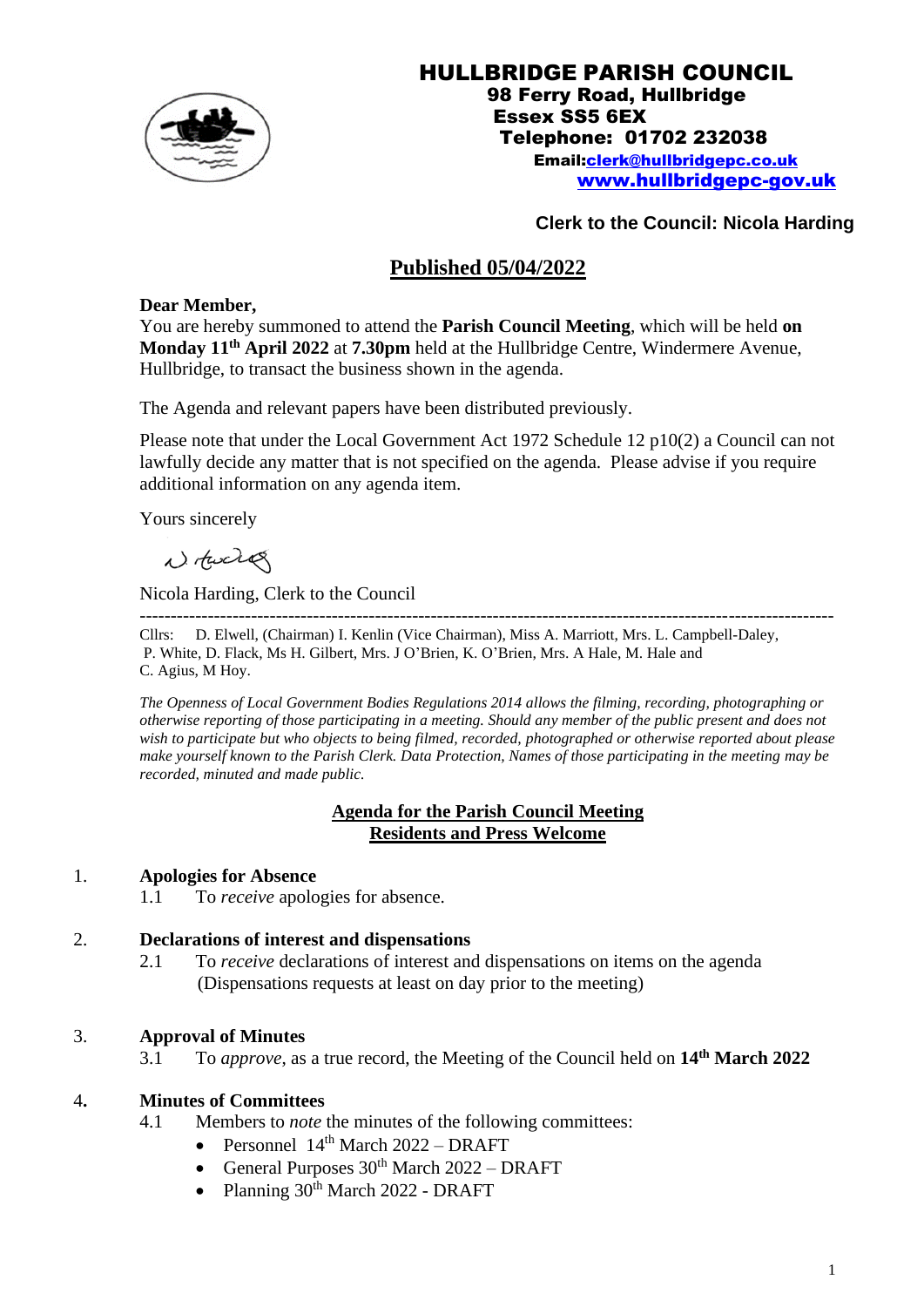5. **Public Participation** - *contributions from Residents, 15 minutes maximum on items on the Agenda and other contributions from Residents.*

# 6. **District & County Councillor Reports**

6.1 To *receive* reports form District and County Councillors. *the maximum time allowed for this item is 15 minutes.*

# **7. Chairmans/ Clerks Report**

7.1 Verbal report from the Chairman and or Clerk on items of interest but no formal decision can be made.

# 8. **Finance**

- 8.1 Members *to view* & *agree* the payments to be made in April and *agree* the bank statement and bank reconciliations, and trial balance for March.- NOTE Hampshire Trust Bank reconciliation to follow.
- 8.2 Members to *receive* the Quarterly Financial Breakdown and *note* this will *reviewed* at the next Finance committee meeting
- 8.3 Members to *note* the discussion at the General-Purpose Committee Meeting and *vote* that the Finance Committee make a *review* of the Allotment Income and Expenditure.
- 8.4 Members to *note* the Section 137 expenditure for 2022/23 is £8.82 per electorate.
- 8.5 Members to *note* Rialtas and the Clerk will carry out the year end close down on 9<sup>th</sup> May 2022.
- 8.6 Members to *note* the 2021/22 NALC pay scale review was agreed in March at 1.75% Back payments were calculated and paid to staff as per NALC guidelines in the March salary and that lieu time payments for remaining 2021/22 lieu will be made in Aprils salary for the Clerk and Assistant clerk as per agreement at the Finance Committee.
- 8.7 Members to *note* the addition to the Unity banking mandate.
- 8.8 Members to *note* the 3-year Parish Insurance agreement has come to and end and quotes are being sought for consideration at the next Finance Committee meeting before approval at the May Full Council Meeting.
- 8.9 Members to *agree* to appoint Earlsmere Limited to carry out HAV's and Tool box Training to comply with HSE.
- 8.10 Members to be *advised* the Recreation Ground Toilet cleaning yearly cost will be £1520.00 from April-Oct 2022.

## 9. **Risk Assesments, Policies, Procedures, Financial Regulations, Standing Orders and Asset Register Review.**

9.1 Members to *review* all of these documents and *agree* any amendments attached. Standing Orders \* - proposed amendments tbc. Financial Regulations Members' Code of Conduct Roles & Responsibilities Annual Investment Strategy Complaints Procedure Code of practice in handling complaints Disciplinary/Grievance Policy Employees Responsibilities Strategic Plan 2021-2025 Equal Opportunities Policy Statement Community Engagement Strategy Records Retention Policy **CCTV Policy** Appendix II Freedom of Information Act Processing Requests Data Protection Policy Risk Assessment & Management of Risks Accidents & Emergencies Procedure Housing Policy & Vision Statement Memorial Trees, Benches & Plaque Policy \* - to be discussed at POCF Committee. Communications Policy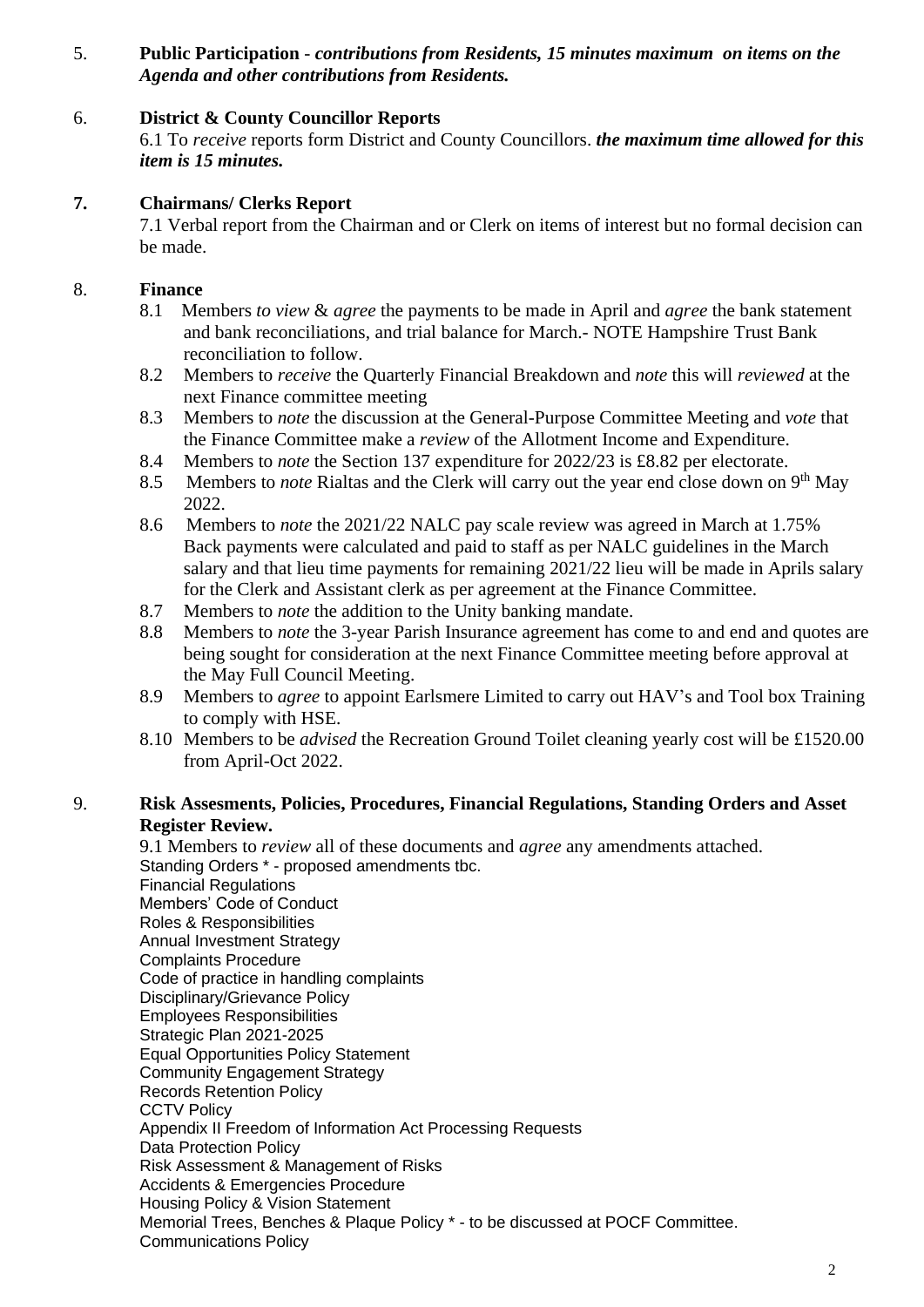Press & Media/Social Media Policy Website & Parish Noticeboard Policy Website Protocol Publication of Photographs Policy Promoting Local Democracy & Citizenship Training & Development Policy Grant Award Policy Expenses Claims Policy Pensions Policy Action Plan 2021/2026 Fire Risk Assessment & Fire Management Plan Fire Plan for Visitors to 98 Ferry Road First Aid Health & Safety Policy Vexatious Complaints Procedures Lone Working Policy Control of Vibration Policy Councillor/Employee Relations Declaration of Interest flow chart Cancelling a scheduled meeting Procedure Public Participation at Meetings Kendal Park Management Plan 2019/2024 Cllr Surgery Wheelchair Loan Policy / Allotment Strimmer terms of loan

### 10. **Security Patrols**

10.1 Members to receive a report and discuss any items arising from the report.

#### 11. **Working Group Reports**

11.1 An update from Security, Road Safety and Jubilee working groups.

#### 12. **Kendal Park / Rose Garden / River Footpath / Pooles Lane car park**

12.1 General Update including information on Anglian Water and the pond.

#### 13. **Footpaths / Highways**

13.1 Members *to view* the attached (Appendix 2) and *discuss and consider* any action to be taken regarding the Footpath issues. 13.2 Members *to view* the attached Appendix 2 and *discuss and consider* any action to be taken regarding the Highway issues listed

#### 14. **Meeting Schedule 2022/23**

14.1 Members to be *receive* the meeting schedule for 2022/23.

#### 15. **Representatives on Outside Bodies**

- 15.1 Members *to receive* any reports from the following to whom the Parish Council has made Representation:
	- a) Parish Councillors
	- b) Citizen Advise Bureau (Cllr Mrs. L. Campbell-Daley)
	- c) Hullbridge Community Association ( Cllrs D Flack / Mrs. J O'Brien)
	- d) Hullbridge Centre (Cllr Mrs A Hale)
	- e) Rochford Hundred Assoc. of Local Councils(Cllrs Ms A Marriott / C.Agius)
	- f) Transport (Cllr Mrs L Campbell-Daley)
	- g) Parish Safety Volunteers / Heart Watch (Cllrs P White /Mr. J Chaffin)
	- h) Hullbridge Library (Cllr C. Agius)
	- i) Essex Coastal Forum (Cllrs. P White / D, Flack
	- j) Police Matters
	- k) Riverside Primary School. (Cllrs Ms A.Marriott/Cllr C.Agius)